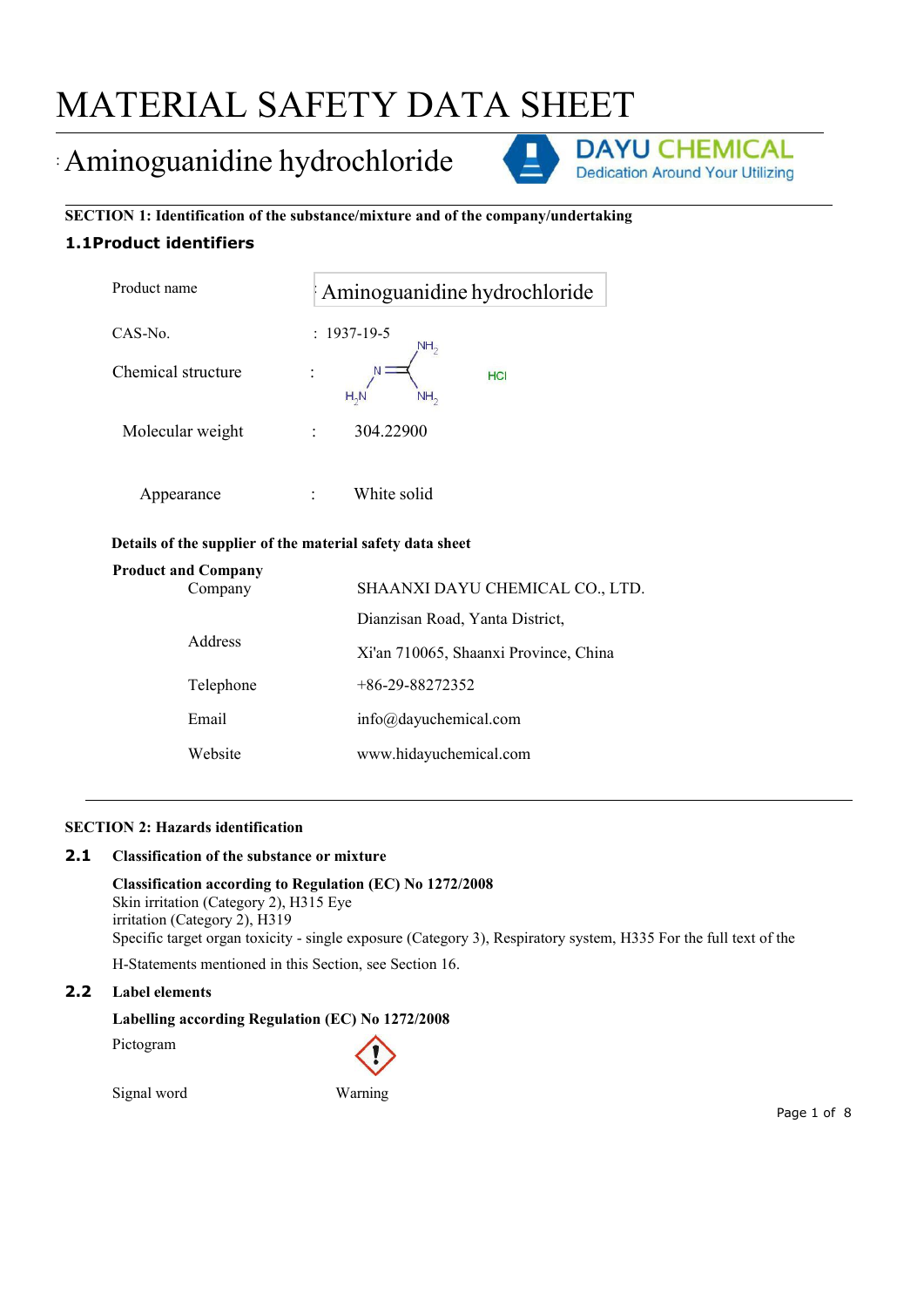| Hazard statement(s)                      |                                                                     |
|------------------------------------------|---------------------------------------------------------------------|
| H315                                     | Causes skin irritation.                                             |
| H319                                     | Causes serious eye irritation.                                      |
| H335                                     | May cause respiratory irritation.                                   |
| Precautionary statement(s)               |                                                                     |
| $P302 + P352$                            | IF ON SKIN: Wash with plenty of water.                              |
| $P305 + P351 + P338$                     | IF IN EYES: Rinse cautiously with water for several minutes.        |
|                                          | Remove contact lenses, if present and easy to do. Continue rinsing. |
| Supplemental Hazard<br><b>Statements</b> | none                                                                |

# **2.3 Other hazards**

This substance/mixture contains no components considered to be either persistent, bioaccumulative and toxic (PBT), or very persistent and very bioaccumulative (vPvB) at levels of  $0.1\%$  or higher.

### **SECTION 3: Composition/information on ingredients**

| <b>Substances</b><br>Synonyms   | : Guanylhydrazinehydrochloride |                              |               |
|---------------------------------|--------------------------------|------------------------------|---------------|
| Formula                         | : $CH_6N_4 \cdot HCl$          |                              |               |
| Molecular weight                | : $110,55$ g/mol               |                              |               |
| CAS-No.                         | $: 1937-19-5$                  |                              |               |
| EC-No.                          | $: 217 - 707 - 7$              |                              |               |
| Component                       |                                | Classification               | Concentration |
| Carbazamidine monohydrochloride |                                |                              |               |
|                                 |                                | Skin Irrit. 2; Eye Irrit. 2; | $\leq$ 100 %  |
|                                 |                                | STOT SE 3; H315, H319,       |               |
|                                 |                                | H335                         |               |

For the full text of the H-Statements mentioned in this Section, see Section 16.

#### **SECTION 4: First aid measures**

# **4.1 Description of first aid measures General**

#### **advice**

Consult a physician. Show this safety data sheet to the doctor in attendance.

#### **If inhaled**

If breathed in, move person into fresh air. If not breathing, give artificial respiration. Consult a physician.

#### **In case of skin contact**

Wash off with soap and plenty of water. Consult a physician.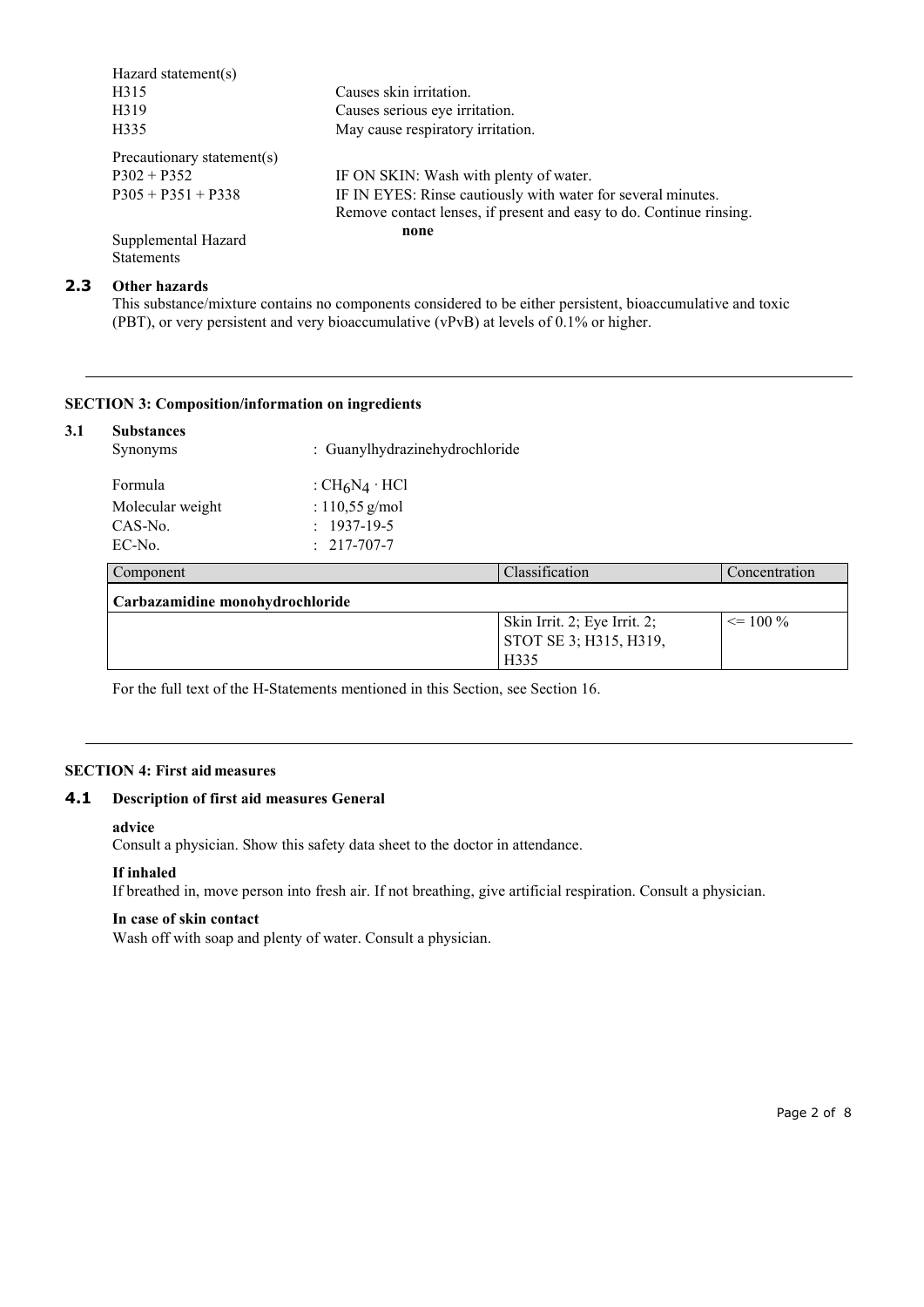#### **In case of eye contact**

Rinse thoroughly with plenty of water for at least 15 minutes and consult a physician.

## **If swallowed**

Never give anything by mouth to an unconscious person. Rinse mouth with water. Consult a physician.

- **4.2 Most important symptoms and effects, both acute and delayed** The most important known symptoms and effects are described in the labelling (see section 2.2) and/or in section 11
- **4.3 Indication of any immediate medical attention and special treatment needed** No data available

#### **SECTION 5: Firefighting measures**

#### **5.1 Extinguishing media**

**Suitable extinguishing media** Use water spray, alcohol-resistant foam, dry chemical or carbon dioxide.

**5.2 Special hazards arising from the substance or mixture** Carbon oxides, Nitrogen oxides (NOx), Hydrogen chloride gas

#### **5.3 Advice for firefighters** Wear self-contained breathing apparatus for firefighting if necessary.

**5.4 Further information**

No data available

# **SECTION 6: Accidental release measures**

- **6.1 Personal precautions, protective equipment and emergency procedures** Use personal protective equipment. Avoid dust formation. Avoid breathing vapours, mist or gas. Ensure adequate ventilation. Evacuate personnel to safe areas. Avoid breathing dust. For personal protection see section 8.
- **6.2 Environmental precautions** Do not let product enter drains.
- **6.3 Methods and materials for containment and cleaning up** Pick up and arrange disposal without creating dust. Sweep up and shovel. Keep in suitable, closed containers for disposal.
- **6.4 Reference to other sections**

For disposal see section 13.

#### **SECTION 7: Handling and storage**

#### **7.1 Precautions for safe handling**

Avoid contact with skin and eyes. Avoid formation of dust and aerosols. Provide appropriate exhaust ventilation at places where dust is formed. For precautions see section 2.2.

#### **7.2 Conditionsfor safe storage,including any incompatibilities**

Keep container tightly closed in a dry and well-ventilated place. Store in cool place. Handle and store

under inert gas. Air sensitive. Moisture sensitive.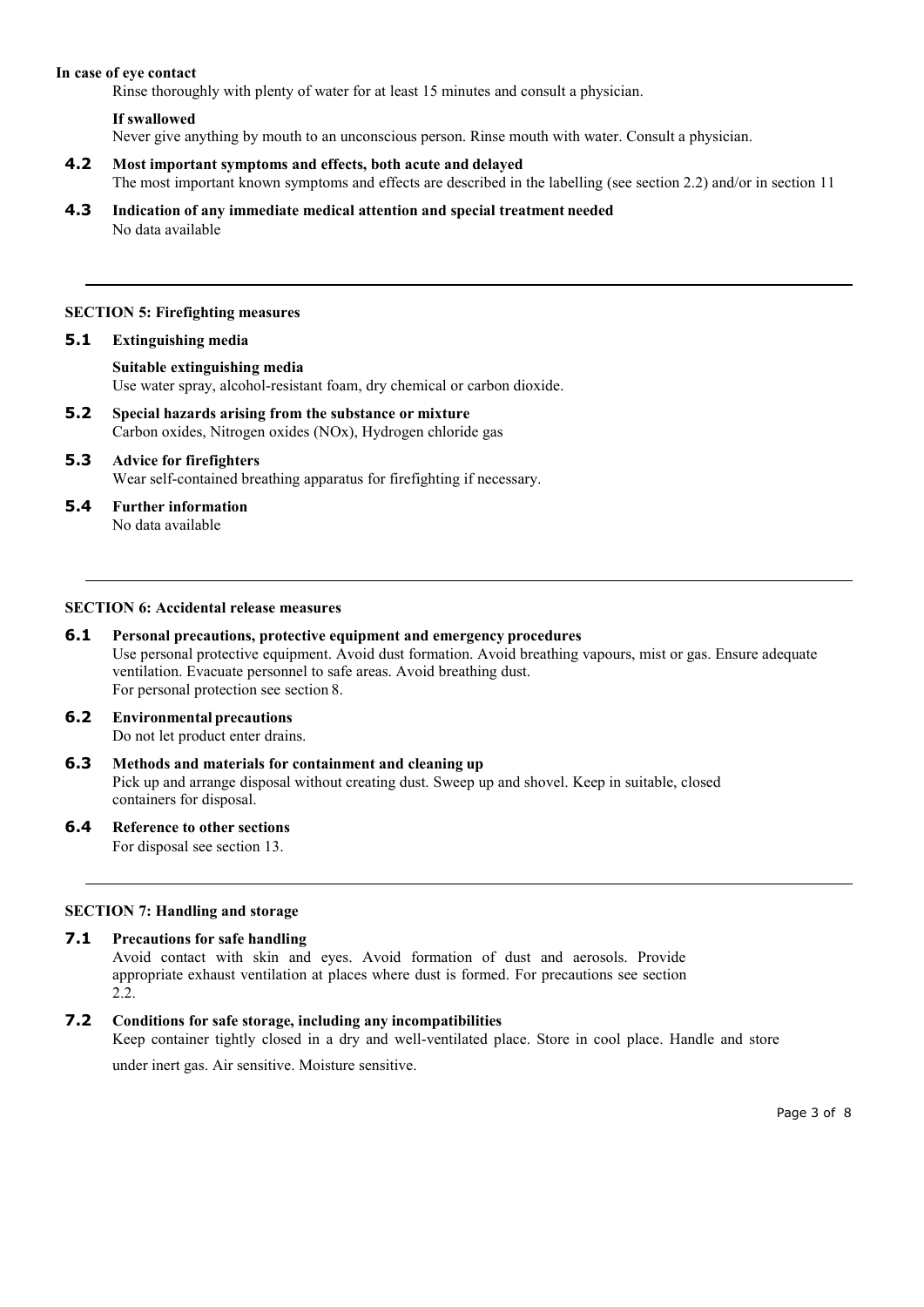# **7.3 Specific end use(s)**

Apart from the uses mentioned in section 1.2 no other specific uses are stipulated

#### **SECTION 8: Exposure controls/personal protection**

#### **8.1 Control parameters**

#### **Components with workplace control parameters**

#### **8.2 Exposure controls**

#### **Appropriate engineering controls**

Handle in accordance with good industrial hygiene and safety practice. Wash hands before breaks and at the end of workday.

#### **Personal protective equipment**

#### **Eye/face protection**

Safety glasses with side-shields conforming to EN166 Use equipment for eye protection tested and approved under appropriate government standards such as NIOSH (US) or EN 166(EU).

#### **Skin protection**

Handle with gloves. Gloves must be inspected prior to use. Use proper glove removal technique (without touching glove's outer surface) to avoid skin contact with this product. Dispose of contaminated gloves after use in accordance with applicable laws and good laboratory practices. Wash and dry hands.

The selected protective gloves have to satisfy the specifications of Regulation (EU) 2016/425 and the standard EN 374 derived from it.

#### **Body Protection**

Impervious clothing, The type of protective equipment must be selected according to the concentration and amount of the dangerous substance at the specific workplace.

#### **Respiratory protection**

For nuisance exposures use type P95 (US) or type P1 (EU EN 143) particle respirator.For higher level protection use type OV/AG/P99 (US) or type ABEK-P2 (EU EN 143) respirator cartridges. Use respirators and components tested and approved under appropriate government standards such as NIOSH (US) or CEN (EU).

#### **Control of environmental exposure**

Do not let product enter drains.

#### **SECTION 9: Physical and chemical properties**

#### **9.1 Information on basic physical and chemical properties**

| a) | Appearance                      | Form: crystalline Colour:<br>white, off-white |
|----|---------------------------------|-----------------------------------------------|
| b) | Odour                           | No data available                             |
| C) | Odour Threshold                 | No data available                             |
| d) | pH                              | No data available                             |
| e) | Melting<br>point/freezing point | Melting point/range: 162 - 166 °C - lit.      |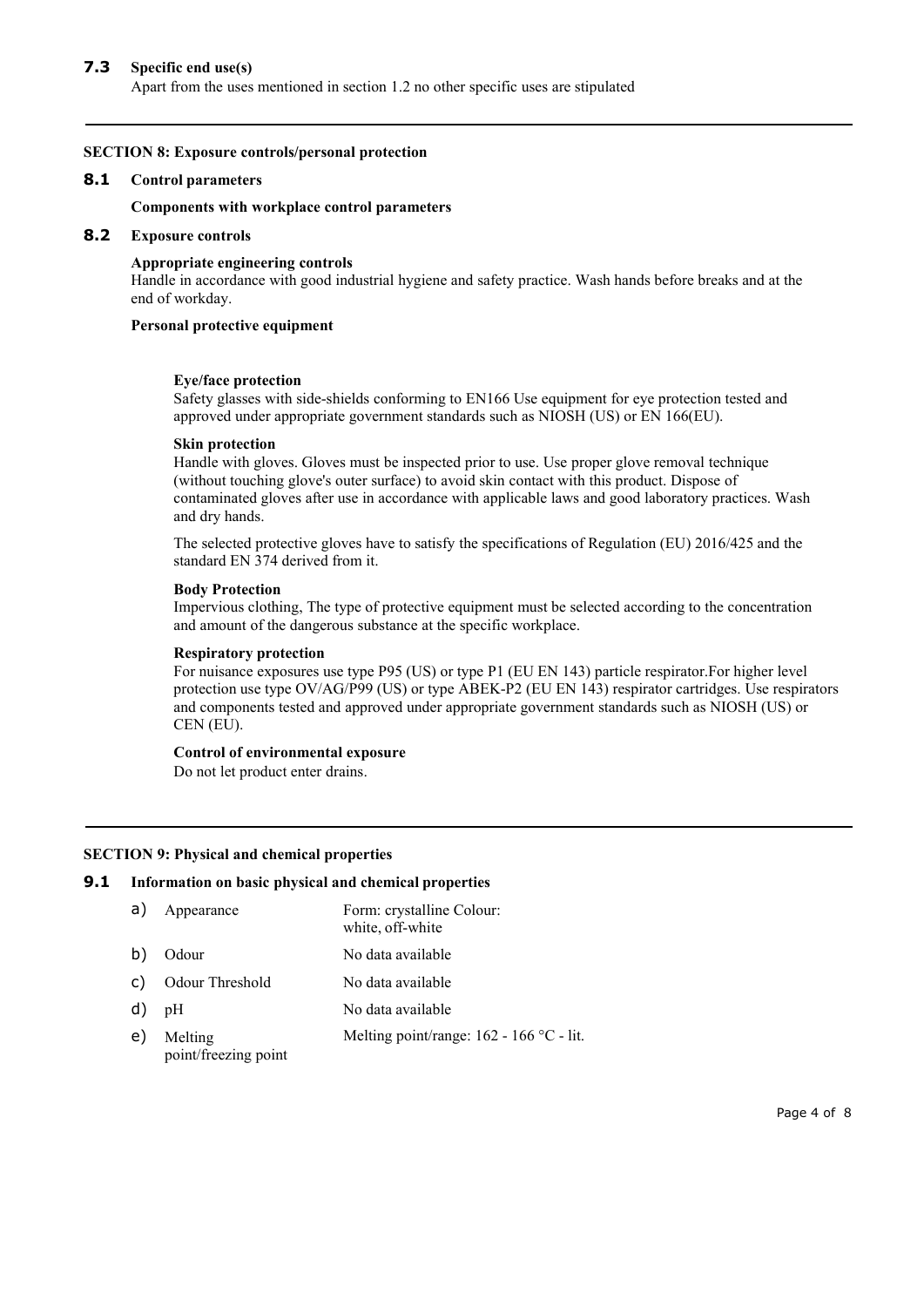|     | f) | Initial boiling point and<br>boiling range         | No data available       |
|-----|----|----------------------------------------------------|-------------------------|
|     | g) | Flash point                                        | Not applicable          |
|     | h) | Evaporation rate                                   | No data available       |
|     | i) | Flammability (solid, gas)                          | No data available No    |
|     | j) | Upper/lower<br>flammability or<br>explosive limits | data available          |
|     | k) | Vapour pressure                                    | No data available       |
|     | I) | Vapour density                                     | No data available       |
|     | m) | Relative density                                   | No data available       |
|     | n) | Water solubility                                   | No data available       |
|     | o) | Partition coefficient: n-<br>octanol/water         | No data available No    |
|     | p) | Auto-ignition<br>temperature                       | available<br>data<br>No |
|     | q) | Decomposition<br>temperature                       | data available          |
|     | r) | Viscosity                                          | No data available       |
|     | s) | <b>Explosive properties</b>                        | No data available       |
|     | t) | Oxidizing properties                               | No data available       |
| 9.2 |    | Other safety information                           |                         |

No data available

# **SECTION 10: Stability and reactivity**

# **10.1 Reactivity**

No data available

# **10.2 Chemical stability**

Stable under recommended storage conditions.

- **10.3 Possibility of hazardous reactions** No data available
- **10.4 Conditions to avoid** No data available
- **10.5 Incompatible materials** Strong oxidizing agents

#### **10.6 Hazardous decomposition products**

Hazardous decomposition products formed under fire conditions. - Carbon oxides, Nitrogen oxides (NOx), Hydrogen chloride gas Other decomposition products - No data available In the event of fire: see section 5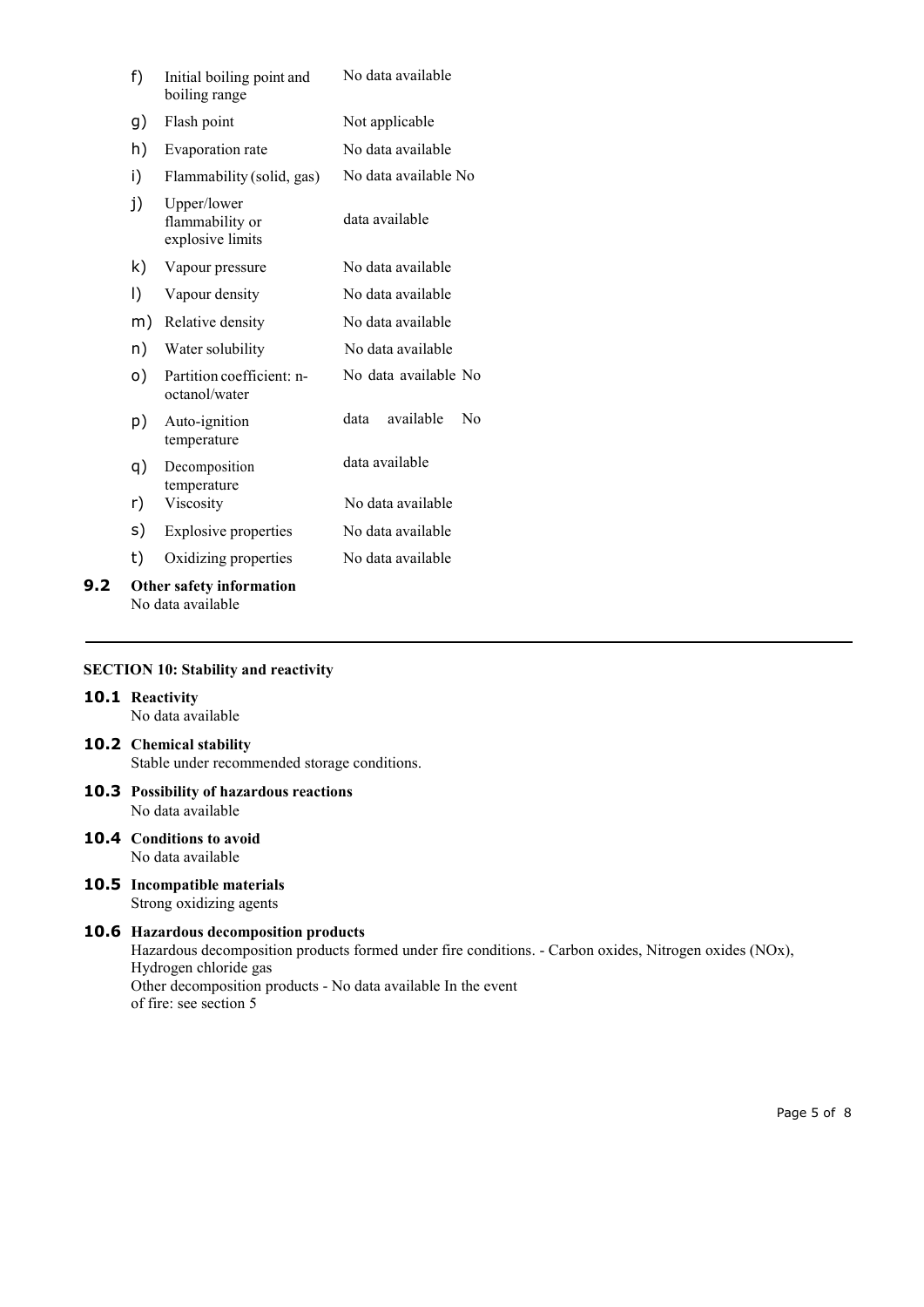#### **SECTION 11: Toxicological information**

#### **11.1 Information on toxicological effects Acute toxicity**

No data available

**Skin corrosion/irritation**

No data available

# **Serious eye damage/eye irritation**

No data available

#### **Respiratory or skin sensitisation** No data available

#### **Germ cell mutagenicity** No data available

# **Carcinogenicity**

IARC: No component of this product present at levels greater than or equal to 0.1% is identified as probable, possible or confirmed human carcinogen by IARC.

# **Reproductive toxicity**

No data available

## **Specific target organ toxicity - single exposure** Inhalation - May cause respiratory irritation.

**Specific target organ toxicity - repeated exposure** No data available

#### **Aspiration hazard** No data available

#### **Additional Information** RTECS: ME8430000

To the best of our knowledge, the chemical, physical, and toxicological properties have not been thoroughly investigated.

# **SECTION 12: Ecological information**

# **12.1 Toxicity**

No data available

- **12.2 Persistence and degradability** No data available
- **12.3 Bioaccumulative potential** No data available
- **12.4 Mobility in soil** No data available

# **12.5 Results ofPBT and vPvB assessment**

This substance/mixture contains no components considered to be either persistent, bioaccumulative and toxic (PBT), or very persistent and very bioaccumulative (vPvB) at levels of  $0.1\%$  or higher.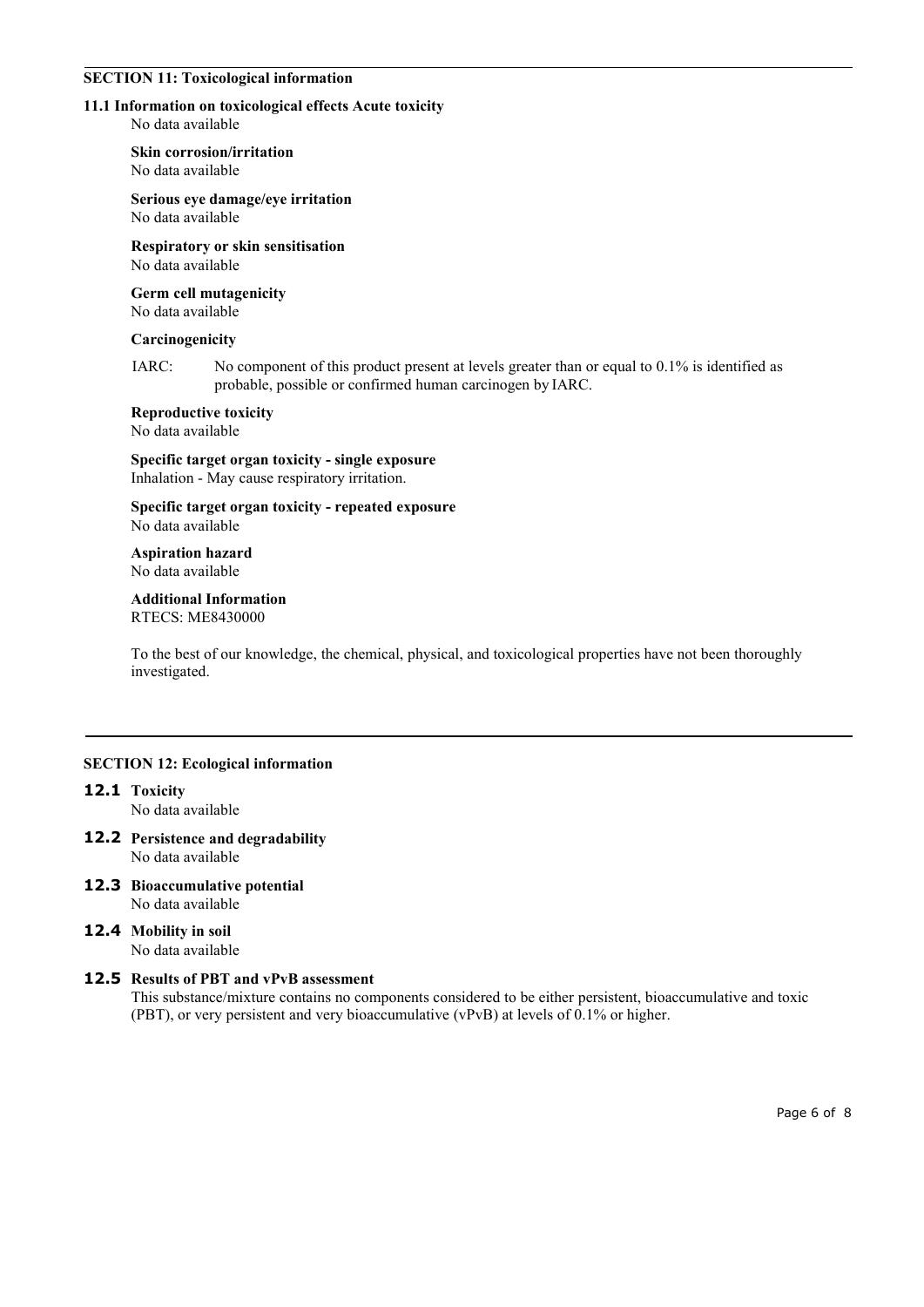#### **SECTION 13: Disposal considerations**

#### **13.1 Waste treatment methods Product**

Offer surplus and non-recyclable solutions to a licensed disposal company. Dissolve or mix the material with a combustible solventand burn in a chemical incinerator equipped with an afterburner and scrubber. Waste material must be disposed of in accordance with the Directive on waste 2008/98/EC as well as other national and local regulations. Leave chemicals in original containers. No mixing with other waste. Handle uncleaned containers like the product itself.

# **Contaminated packaging**

Dispose of as unused product.

# **14.1 UN number** ADR/RID: - IMDG: - IMDG: - IATA: -**14.2 UN proper shipping name** ADR/RID: Not dangerous goods IMDG: Not dangerous goods IATA: Not dangerous goods **14.3 Transport hazard class(es)** ADR/RID: - IMDG: - IMDG: - IATA: -**14.4 Packaging group** ADR/RID: - IMDG: - IMDG: - IATA: -**14.5 Environmental hazards** ADR/RID: no IMDG Marine pollutant: no IATA: no **14.6 Special precautions for user** No data available

#### **SECTION 14: Transport information**

#### **SECTION 15: Regulatory information**

**15.1 Safety, health and environmental regulations/legislation specific forthe substance or mixture** This safety datasheet complies with the requirements of Regulation (EC) No. 1907/2006.

#### **15.2 Chemical safety assessment**

For this product a chemical safety assessment was not carried out

# **SECTION 16: Other information**

The above information is believed to be correct but does not purport to be all inclusive and shall be